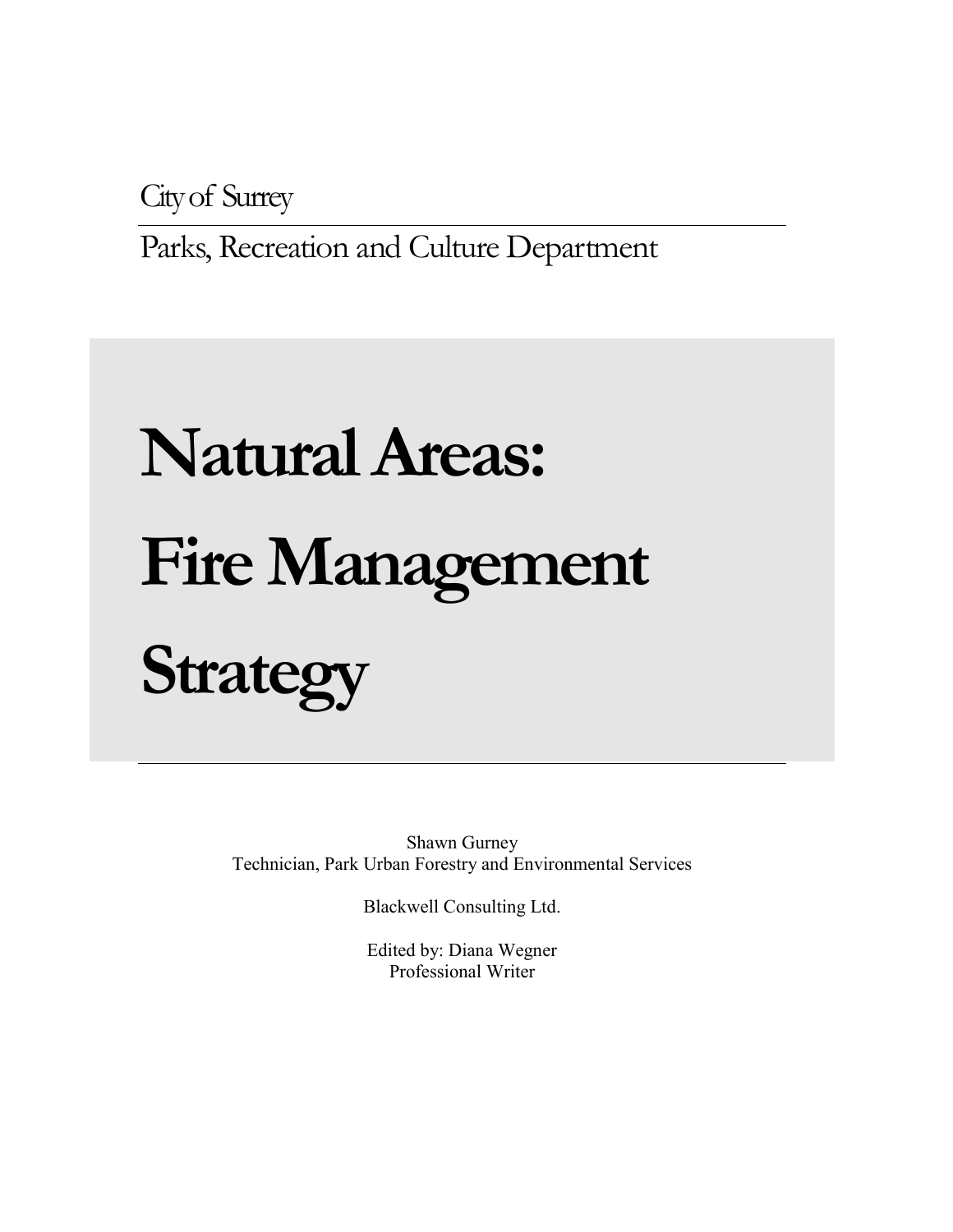# **Table of Contents**

| 22 |
|----|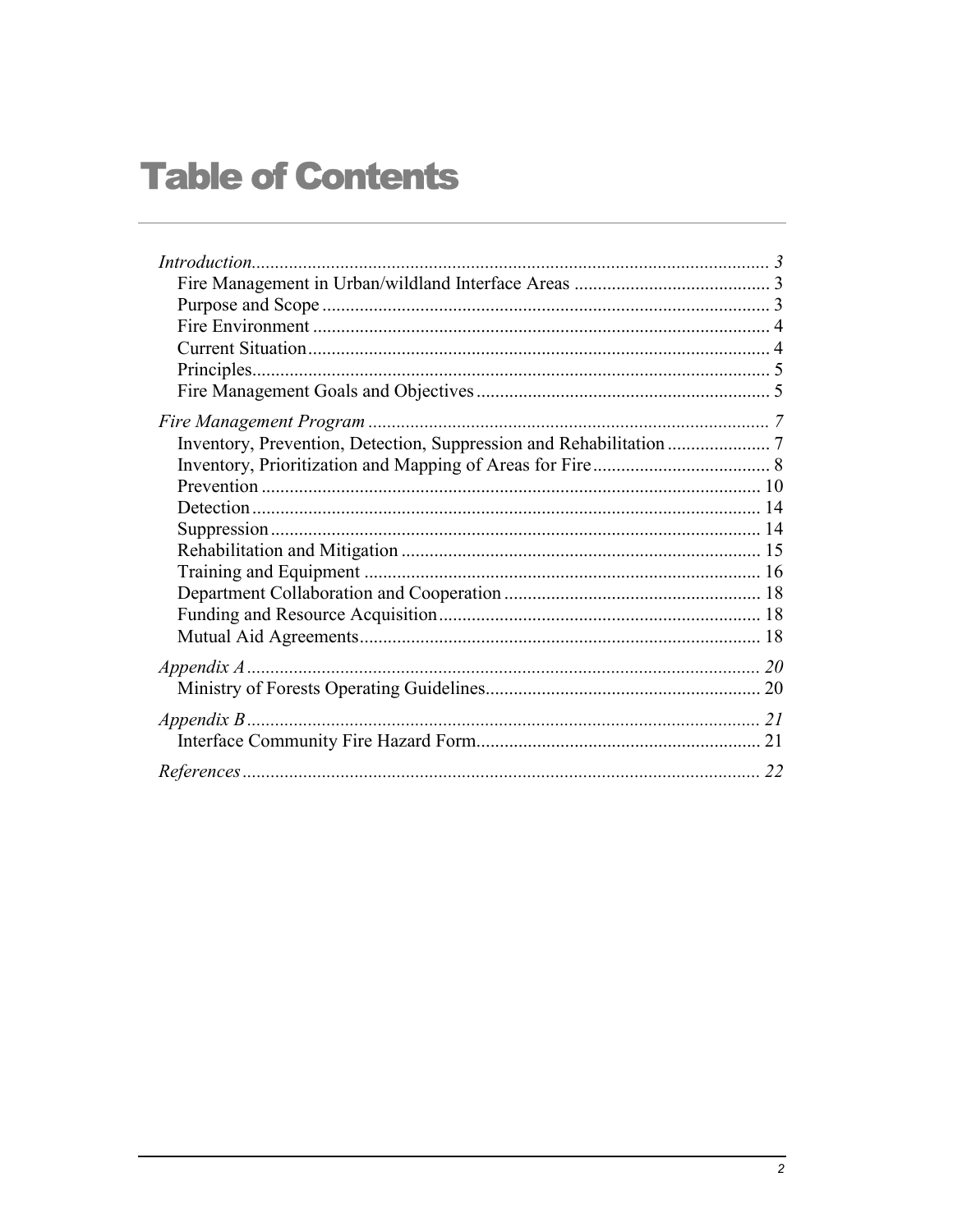# <span id="page-2-0"></span>Introduction

## **Fire Management in Urban/wildland Interface Areas**

In many areas of Surrey, wildland and natural areas containing flammable vegetation- trees, brush and grasses- exist in close proximity to rural and urban areas containing structures where people live, work and play. The zone where these areas meet is the 'interface', and a fire occurring there is called an interface fire.

Surrey's topography and climate make it particularly susceptible to wildifire in its natural areas. As the City continues to urbanize there is a greater chance there will be human-caused fires and that they will threaten citizens. In British Columbia it has been well documented that a significant percentage of wildland fires result from human activities, with an increasing number of these human caused fires occurring within the interface. Fires within this interface can result in significant economic loss and are often more difficult to control than wildland fires.

Of the City's park land approximately 60% is natural wildland with many natural areas adjacent to important structures that are at risk should a natural area fire occur. Given the significance of interface fires and their potential destructiveness, it is important that the associated risks be adequately managed. In February, 2001 the Office of the Auditor General of British Columbia submitted a report to the Provincial Legislative Assembly, Report 1: Managing Interface Fire Risks and concluded "that governments in British Columbia need to do more to be better prepared for major interface fires" (page 5 of the Report). The City has recognized a need to deal with this fire risk through the development of a formal *Natural Areas Fire Management Strategy* that outlines responsibility and recommends action in the areas of fire hazard and risk assessment, prevention, detection, suppression, rehabilitation and mitigation in park natural areas.

## **Purpose and Scope**

This Strategy was undertaken to identify the fire management responsibilities of the Surrey Parks, Recreation and Culture Department (Parks) and set the fire management direction for the purposes of protecting, maintaining and enhancing Surrey's natural areas. The Strategy outlines management principles, goals and objectives and a fire management program designed to minimize the hazard and risk of uncontrolled natural and human caused fires in Surrey's natural areas.

The initiative to formalize a *Natural Areas Fire Management Strategy* originated with the adoption of the Parks, Recreation and Culture Commission's Urban Forest Parks Policy. Following the adoption of this policy, the Sunnyside Acres Urban Forest Advisory Committee initiated the development of a specific fire plan for Sunnyside Acres Urban Forest. Surrey's Parks Division staff decided to expand the scope of the plan beyond only forested lands to include all natural areas (ie. grasslands) on a citywide basis. This Strategy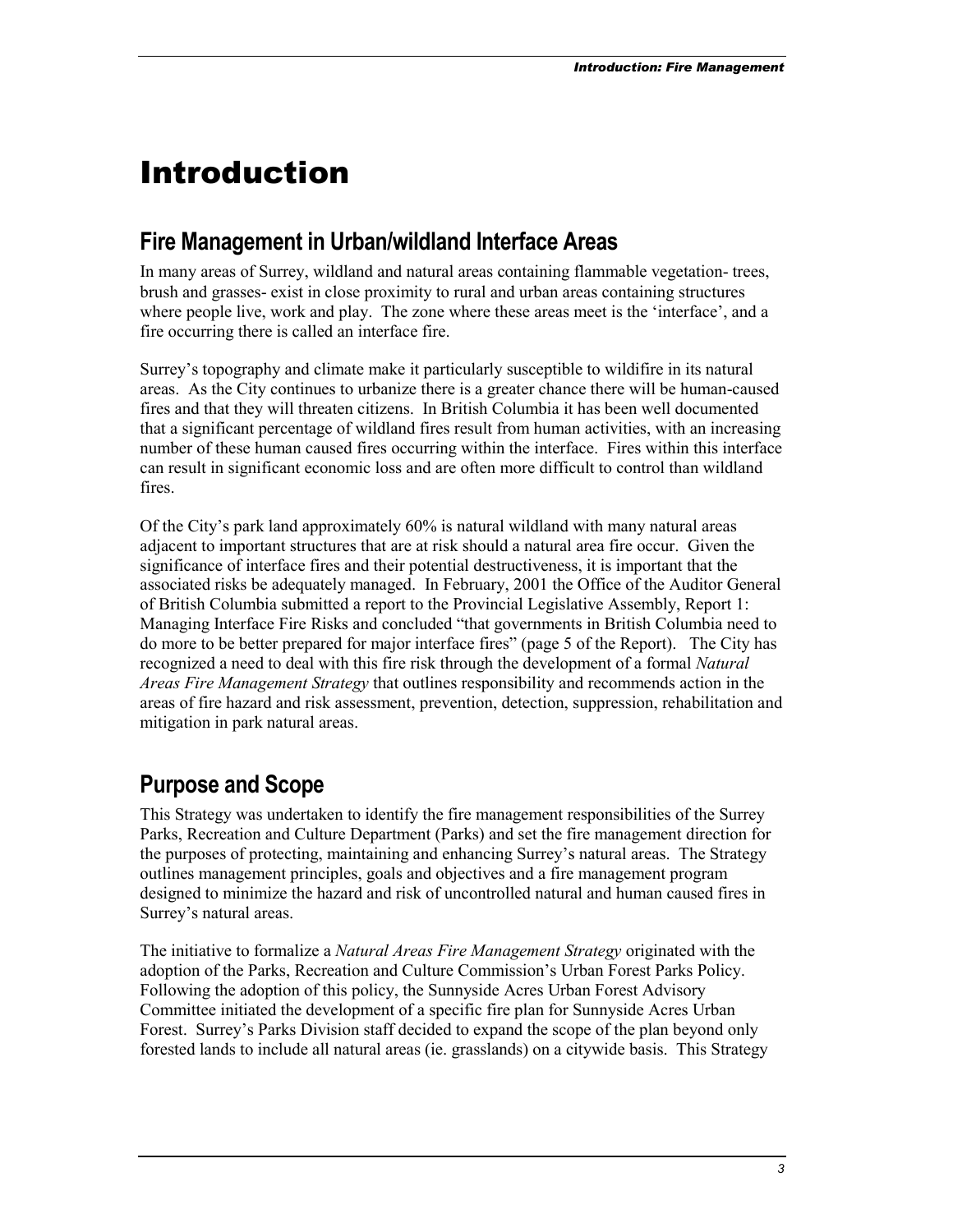<span id="page-3-0"></span>applies to all publicly owned, natural area lands within the limits of the City of Surrey under the management of the Parks, Recreation and Culture Department.

## **Fire Environment**

The City of Surrey lies within two biogeoclimatic zones, Coastal Douglas-fir and Coastal Western Hemlock, and the natural fire regime within these zones is described by long return interval crown fires and severe surface fires in combination (100- to 300-year return intervals). However, with the advent of modern fire suppression the fire regime has been significantly lengthened. This means that natural fires within this region typically occur during periods of unusual drought and/or rare weather events that are not part of usual weather patterns.

Logging history combined with long-term fire suppression has substantially altered natural succession within many of the natural areas of Surrey. Fuel accumulation and introduced alien plant species have all contributed to changes in the forest fuel complex. These historical activities have greatly altered the natural area composition and, in turn, altered the natural fire regime of the area. Combined with a growing population and increasing risk of human ignition there is a growing awareness that fire management is required. In the absence of fire management there is a high probability that the fire risk will increase in many of the City's natural areas.

Over the past twenty years there have been no recorded large-scale fires within Surrey's park natural areas. However, a number of intentional and accidental fire starts have occurred over the same period and could have resulted in large-scale fires within the interface. Of greatest concern is the large percentage of fires which are deliberately set in close proximity to facilities and structures adjacent to or within natural areas. These types of fire pose the greatest risk to property and public safety and are considered the most difficult to control.

## **Current Situation**

As the land manager, Parks is responsible for all fire related inventory, mapping, hazard and risk assessments, prevention, detection, and rehabilitation and mitigation following fires in natural area parkland. At this time, Parks does not conduct any fire management programs or activities. Parks assists with initial suppression and provides consultation during Fire Department suppression activities.

Fire suppression in natural areas is the general responsibility of the City of Surrey Fire Department (Fire), with the Provincial Ministry of Forests providing aid. These responsibilities include initial attack, suppression, and mop-up of all fires.

In 1999 the Ministry of Forests, Provincial Forest Protection Branch, developed Operating Guideline #2.17.13, Fire Suppression Wildland/Urban Interface (see Appendix A) that outlines provincial and local government's roles in the suppression of wildland fires. The Operating Guideline identifies the key element between the Ministry and local fire department as one of 'mutual aid'. In the recent past the local governments could rely heavily on the Forest Service to provide the necessary expertise and equipment to extinguish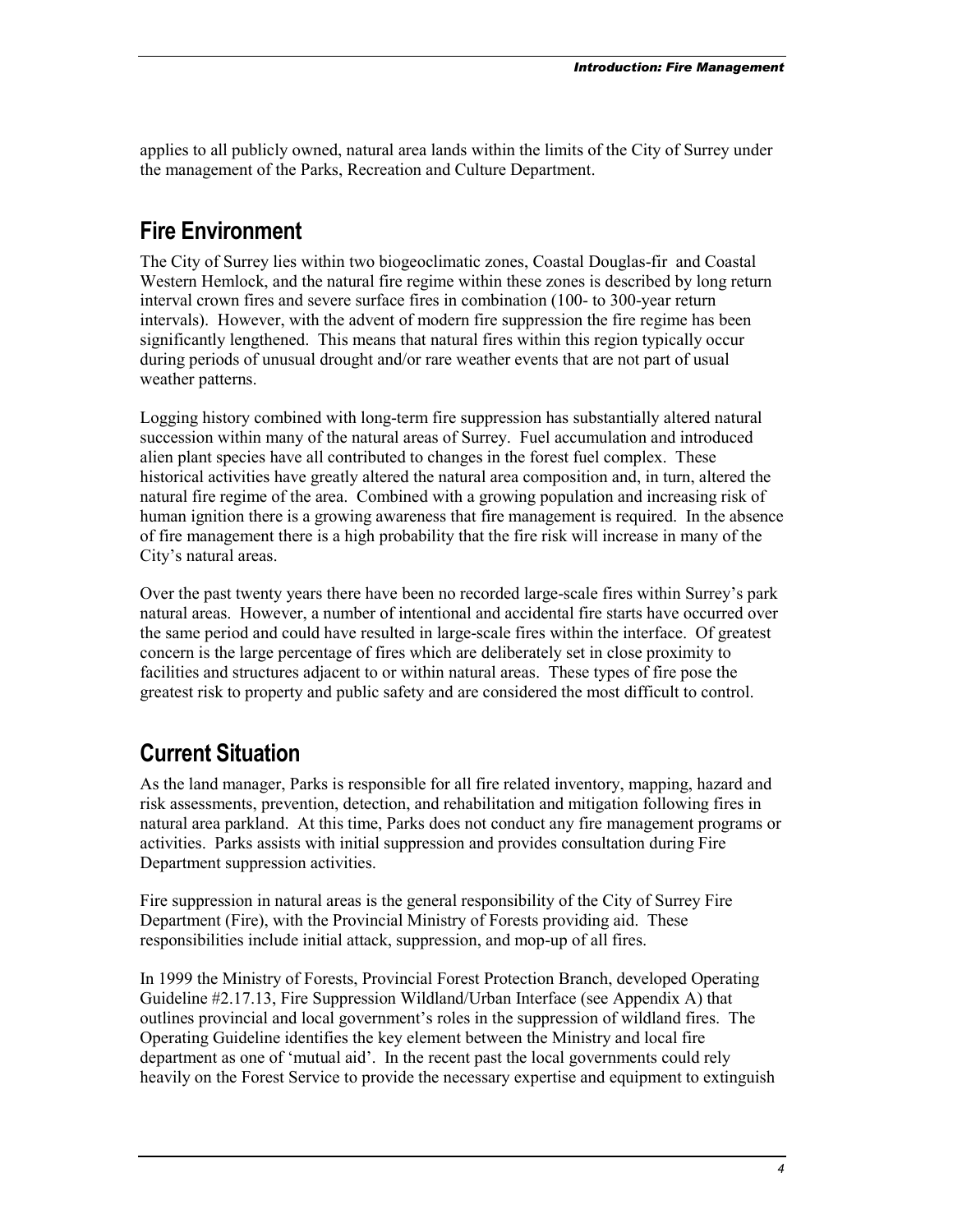<span id="page-4-0"></span>a fire within a forested park. Local governments are now expected to be more self reliant for fighting fires within the City's forested parks.

At the present time, little sharing of natural area fire related information or planning occurs on a consistent basis between Fire and Parks.

In other parts of the Lower Mainland there is evidence that the standard of care practiced by local governments, in the field of natural area fire management, is rising. The Greater Vancouver Regional District, the City of Vancouver and the District of North Vancouver have all recently undertaken some intensive fuel management projects in their respective interface areas. Additionally, the District of West Vancouver has a reasonably comprehensive and trained natural area firefighting crew and resource base.

## **Principles**

Natural area fire management is a critical program component particularly in urban areas such as the City of Surrey. The underlying management principles identified here were developed to ensure a balanced approach is taken in developing a fire management program for park natural areas.

The informing natural area fire management principles are:

- 1. Preserve and protect the integrity of natural area ecosystems
- 2. Protect human life and private property

## **Fire Management Goals and Objectives**

The focus of fire management in Surrey's natural areas should be based on the prevention, detection, and suppression of human caused fires. The importance of Surrey's natural areas has been well documented and the protection of these resources should be a primary management goal.

The primary objectives of Surrey's *Natural Areas Fire Management Strategy* are to:

- Minimize the risk of fire to persons and property.
- Minimize the City's associated potential liabilities.
- -Ensure the long-term conservation of our natural areas and their inhabitants.

These objectives are to be met using the following basic principles of fire prevention.

- 1. Minimize the risk of ignition.
- 2. Minimize potential fire behaviour utilizing accepted hazard reduction techniques.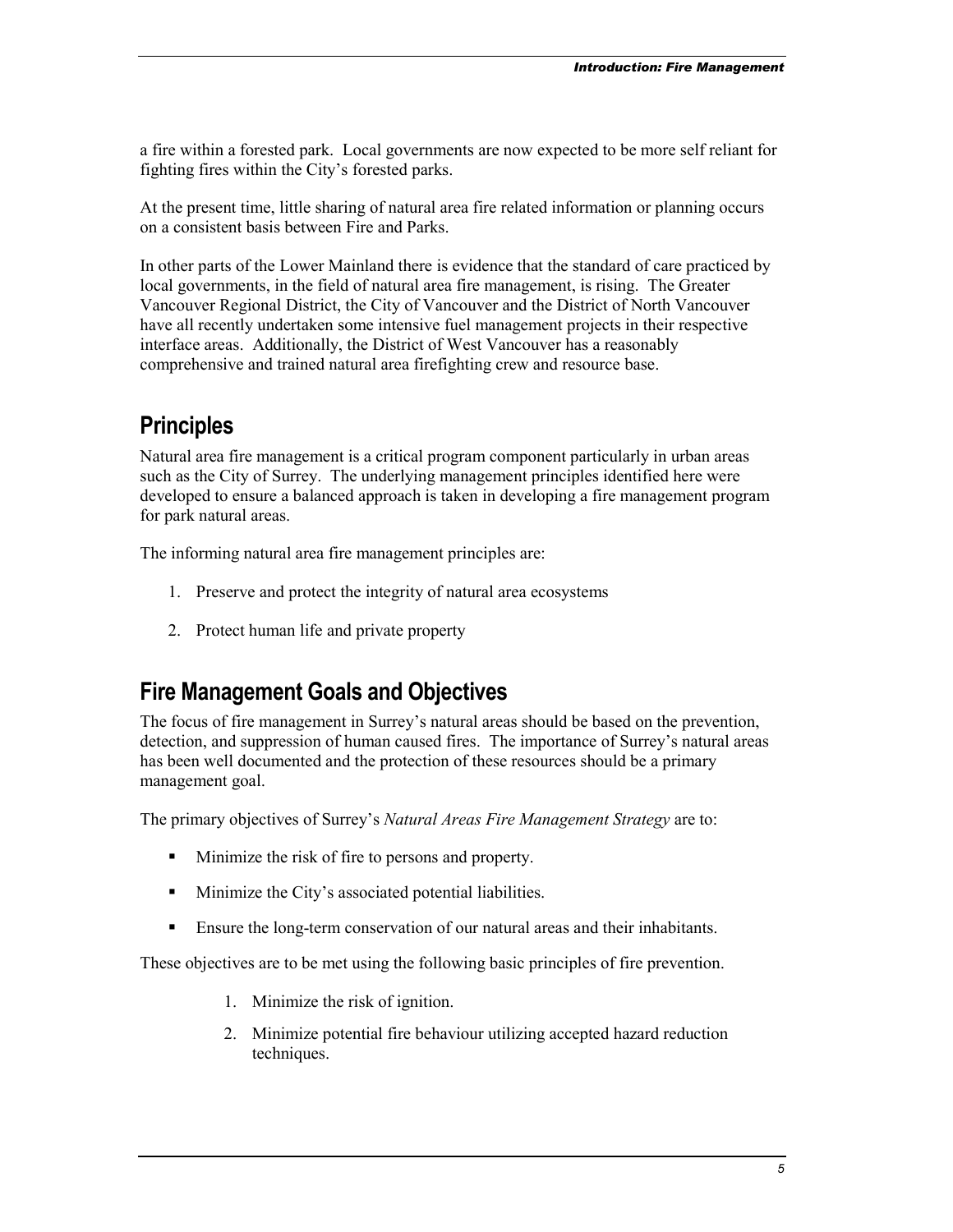- 3. Ensure a high level of preparedness through prevention and detection programs.
- 4. Ensure that fire suppression activities are compatible with the natural area management principles, themes, goals and objectives as outlined in the Overview of Natural Area Management Plan: Strategic Directions.
- 5. Ensure that post fire rehabilitation is conducted promptly and appropriately from both an ecological and environmental perspective.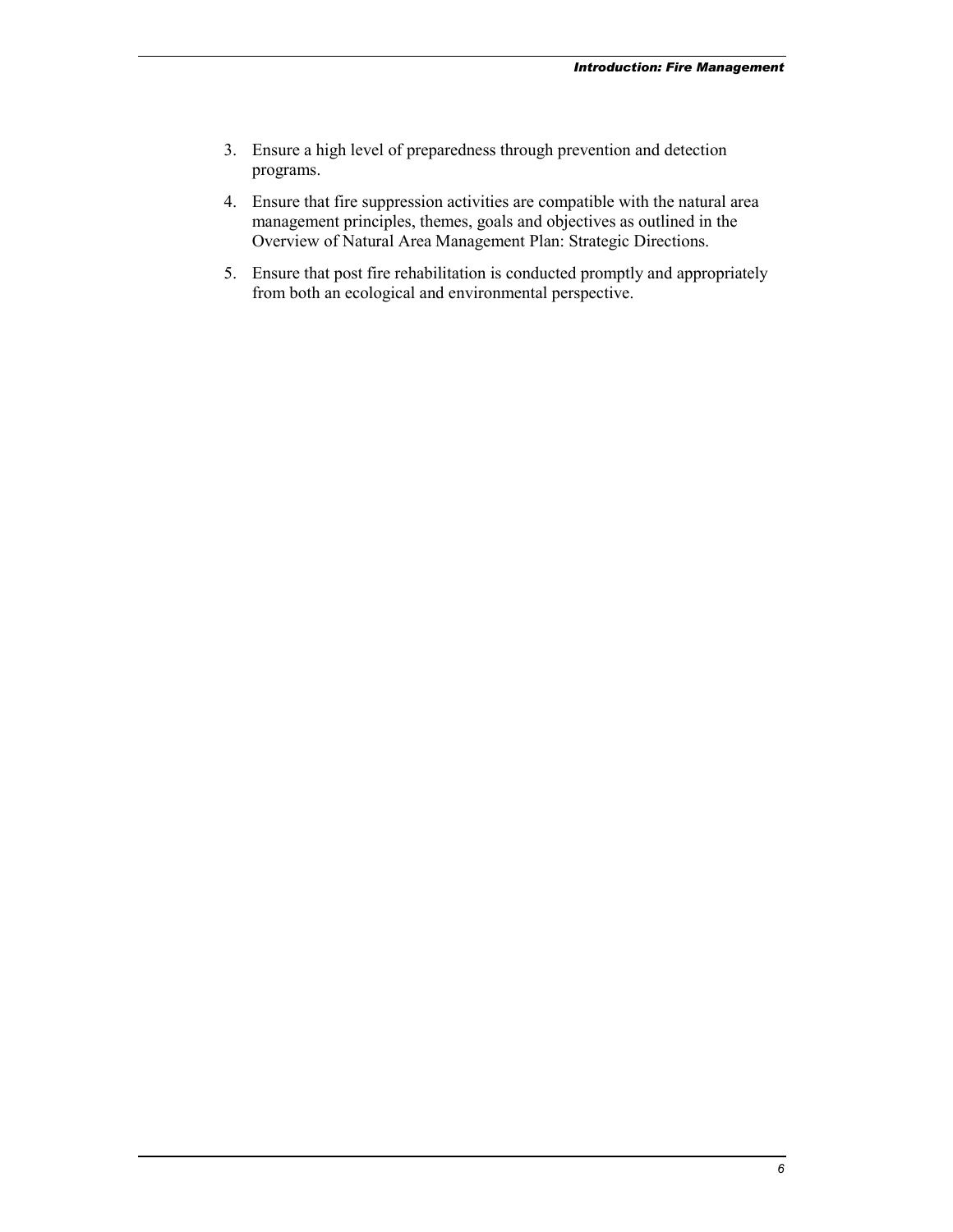# <span id="page-6-0"></span>Fire Management Program

Descriptive information on the fire environment is the basis for decision-making in any fire management program. The fire environment can be described as the interaction of fire, weather, fuels, and topography. Typically, it is characterized by regional-scale weather patterns and vegetation. Thus, a key management issue is the establishment of an electronic database that incorporates fire weather (including lightning location data), fire history, fuels, and fire behaviour information. Analytical tools are needed to provide daily, monthly, and year-to-year summaries and comparisons of data. These data must be easily accessible as an aid for making fire management decisions.

An understanding of fire history, natural and human caused, is important in fire management as it documents the frequency, distribution, and severity of past events. It also provides insight into the effects of fire suppression and potential long-term fuel build-ups within forested areas. An understanding of fire history also provides a disturbance template that can guide management practices, forest succession modeling, and fire behaviour analysis.

Fuel is important to ignition, build-up, and behaviour of fire more than any other single factor. Forest health problems, such as root rots that result in windthrow of trees and accumulation of fuels on the forest floor, may also contribute to fuel build-up. In some instances, stand level fire hazard may warrant some form of site level treatment to remove or reduce hazard. This is particularly true of areas adjacent to high incident interface and security areas, major structures and facilities, hydro and utility right-of-ways.

For the purpose of the *Natural Areas Fire Management Strategy*, the following definitions apply.

Fire Hazard: a fuel complex defined by volume, type, condition, arrangement, and location. that determines the degree both of ease of ignition and of fire suppression difficulty.

#### **Fire Risk**:

- A measure of the expected severity (e.g. how many deaths, injuries, dollars or damage per fire) for all fires or a particular type of fire,
- A measure of the probability of occurrence of all fires or that of a particular type of fire,
- -An analysis of potential factors (e.g. human or natural) which can contribute to the potential for fire occurrence.

## **Inventory, Prevention, Detection, Suppression and Rehabilitation**

The following describes the important components of the *Fire Management Strategy.* The recommendations are based on current fire management operations, which have been adopted by many agencies including Canadian National and Provincial Parks, US Forest Service, US National Parks Service, and the B.C. Ministry of Forests.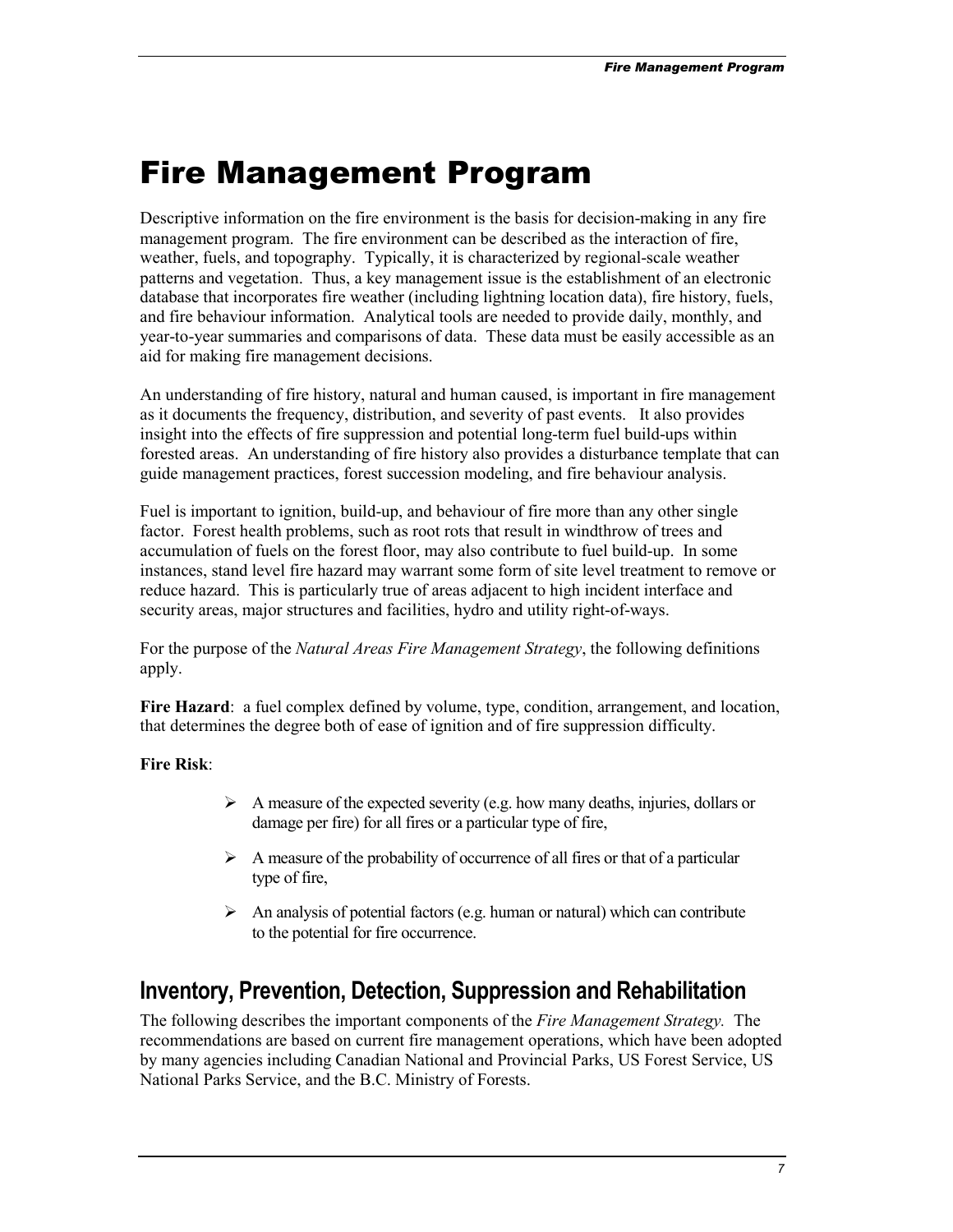## <span id="page-7-0"></span>**Inventory, Prioritization and Mapping of Areas for Fire**

#### **Fire Hazard and Risk**

**Fire History**: develop and maintain a fire history database.

Discussions with Surrey Park's staff indicate that there is no formal record of previous park natural area fires. From a vegetation management and public safety point of view some of the most important attributes are as follows:

- -Cause
- -Location
- -Time of year
- -Site association and successional stage (fuel type)
- -Area burned
- -Canadian Forest Fire Weather Index (FWI) System codes and indexes
- -Control/suppression tactics and results.

It is recommended that Parks begin compiling a historical fire database, which should be updated and reviewed annually. The Fire Department needs to assist this endeavor by providing Parks with all incidences of park natural area fires

**Hazard Assessment**: develop an inventory program to identify areas of high hazard.

Information on the types of fuels present and the quantity of forest fuels within the City is not currently available. To adequately address some of the key fire management concerns, a natural area fuel survey should be conducted in the natural areas managed by Parks.

#### **Prioritize hazard/risk activities**

The "Interface Community Fire Hazard Form" (see Appendix B) developed by the Ministry of Forests is recognized as a standard approach to hazard evaluation. Parks should adopt an evaluation of this type as the method used to evaluate fuel type hazard. Assessments should be prioritized based on the following:

- 1. Risk of ignition
- 2. Values at risk (adjacent private or public development),
- 3. Fire suppression difficulty
- 4. Maintenance of public safety

Based upon a relative comparison of the sites, prioritize the sites for detailed, site level risk and hazard assessments. Prioritize based upon the identified dominant vegetation's fire hazard rating, a quick overview assessment of values at risk and the estimated type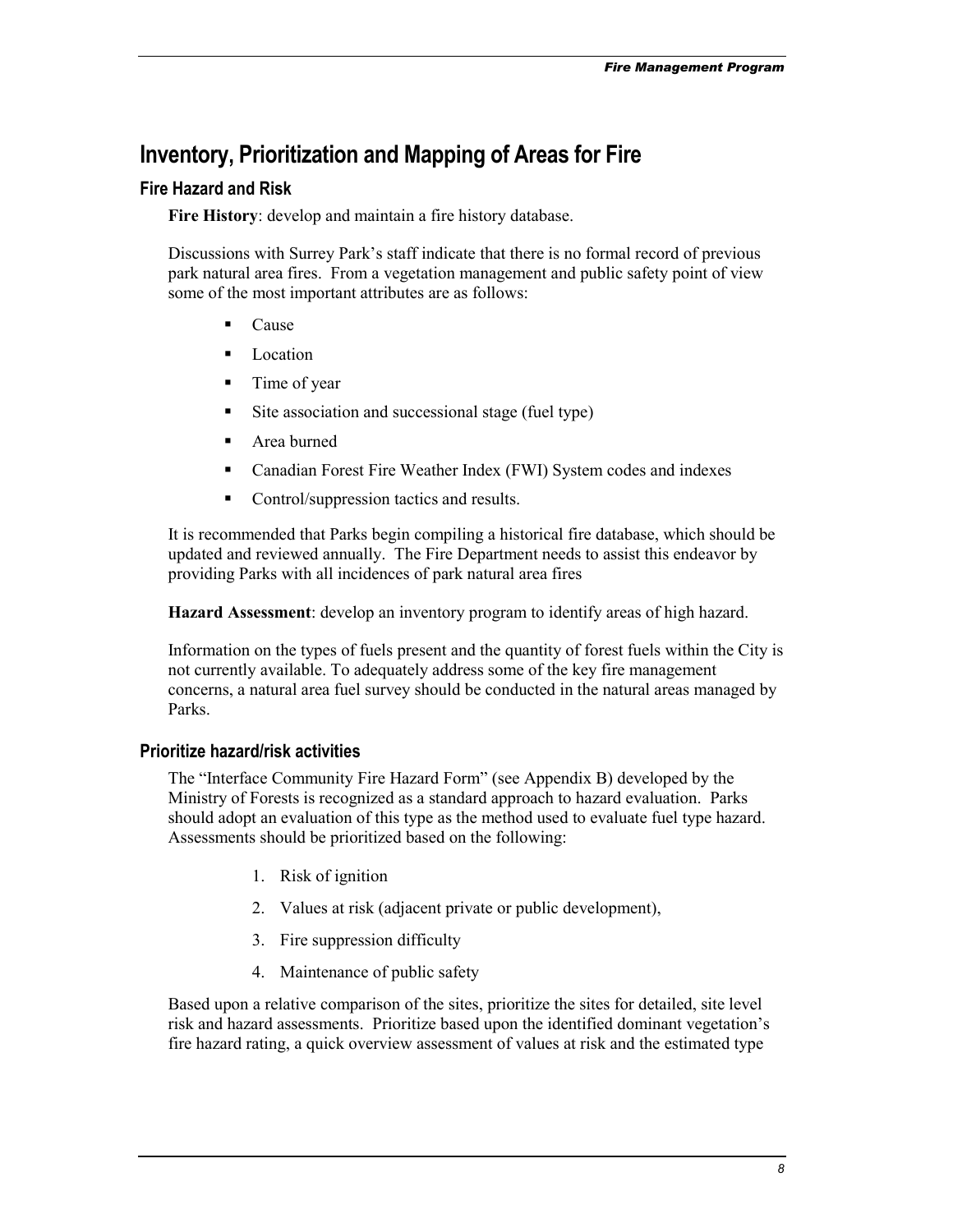and amount of public usage. Consider the following characteristics to aid in creating a basis for comparison:

- -Size, continuity and type of vegetated areas
- - Relative abundance of potentially affected proximal properties or structures (i.e., interface zones—any area where development and wildland fuels meet such as natural areas abutting flammable developments or flammable structures)
- - Estimated ignition risk factors based on perceived total usage, user profiles and presence of obvious high hazard characteristics
- -Accessibility and distance from nearest firewall
- -Relative availability of water sources
- - Identified intrinsic site values including ecological, environmental, social, economic and heritage values
- -History of fire incidences (if records available)

When prioritizing areas for intensive risk and hazard assessments, precedence should be given to large, high value, high use sites with a large interface component.

Visual fuel hazard surveys and risk assessments are the preferred method. When performed by an experienced observer, these surveys provide the necessary level of detail in an efficient, cost-effective manner compared to detailed, plot and transect based inventories. These site-specific assessments should be photo documented and carried out at all sites, in priority order, every 2-5 years.

Each of the natural areas within the City should be subject to an overview inspection and possible follow-up inventory, assessment and prevention activities. Based on the evaluation of the previous criteria a site-specific fire management plan may be developed. The purpose of a site-specific plan is to address fire management issues or features that are outstanding or unique to a particular site that require specific attention or remediation in order to meet objectives.

#### **Site Mapping**

Subsequent to inventory and site-specific prioritization, both aerial and on-site mapping should be carried out. Aerial photos of each natural area should be generated, and for each site, map appropriate specifications should be identified and documented. Site features should include properties, structures, utilities, water sources such as fire hydrants, access and escape routes, vegetation cover, and any extreme safety hazards. In addition to site-specific features the location of the two nearest municipal fireballs for each site should also be identified.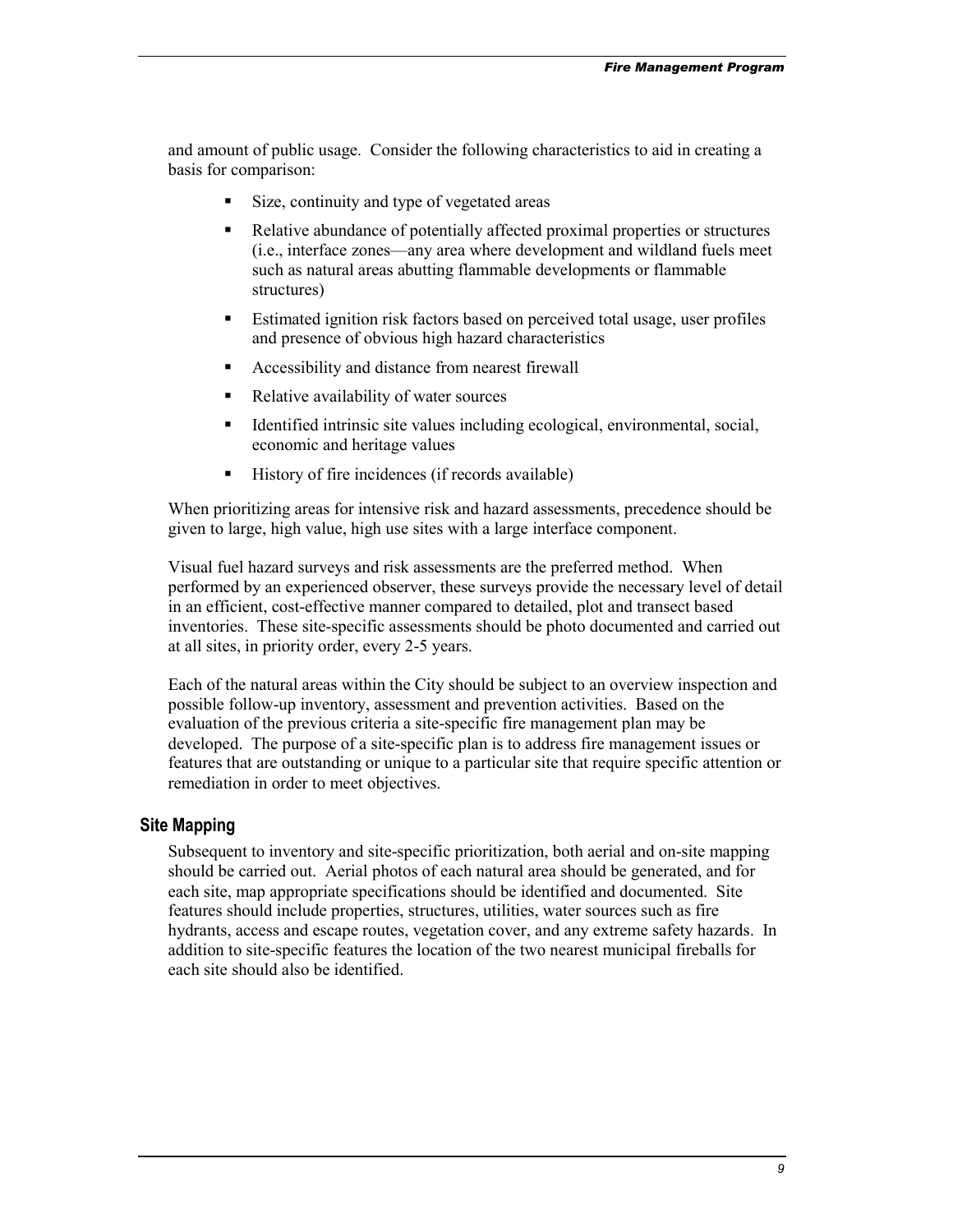## <span id="page-9-0"></span>**Prevention**

Fire prevention strategies should include the following areas, fire risk abatement, public education, fire hazard abatement, access management, fire weather and planning. Details of these six strategies are as follows:

#### **Fire Risk Abatement**

- > Develop a training program to increase the level of staff awareness in the area of fire prevention. Staff awareness is one of the most critical factors in the reduction of unwanted fire ignitions within natural areas. It is the responsibility of Parks to educate other City operations sections on forest fire conditions. The elements of a staff training program should address the following key areas.
	- - Provide all Parks and Engineering operations staff with basic general wildfire awareness, prevention and reporting information.
	- -Lease with local Community Policing Stations and Bike Patrols.
	- - Ensure that basic fire safe work procedures are posted in all equipment sheds and that, during high fire risk periods, all employees receive a verbal or written refresher as to these work practices. Monthly Safety meetings or weekly supervisors meetings would provide an effective means of communicating the messages to all staff.
	- - Ensure all employees are familiar with the locations and operation of fire extinguishers.
	- - Develop an operational forest fire risk classification scheme for specified operational activities.

Operation of power equipment and other operational activities within or near natural areas can create a significant risk during periods of high fire danger. The City of Surrey should adopt a forest fire risk classification system for specified operational activities within natural areas. The purpose of such a classification is to ensure that during periods of high fire risk that operational activities are conducted in such a way that any risk of fire is minimized. This may mean that certain high-risk activities are curtailed or stopped during certain periods of the fire season. A system specific to Park operations could be modeled after risk classification contained in the "Fire Prevention and Suppression Regulation of the Forest Practices Code of B.C" and related to the current level of fire danger. Fire danger should be calculated using data from an on site weather station maintained by the City.

#### **Public Education**

-Provide public education programs focused on awareness, prevention and detection of urban/wildland interface fires.

Public education should be focused on residents who live adjacent to natural interface areas of the City. The natural/urban interface is growing with both increasing development and population and this growing population within the interface increases the risk of fire ignitions. Within the City, the Fire Department and the Parks, Recreation and Culture Department should initiate a cooperative program to promote fire prevention strategies and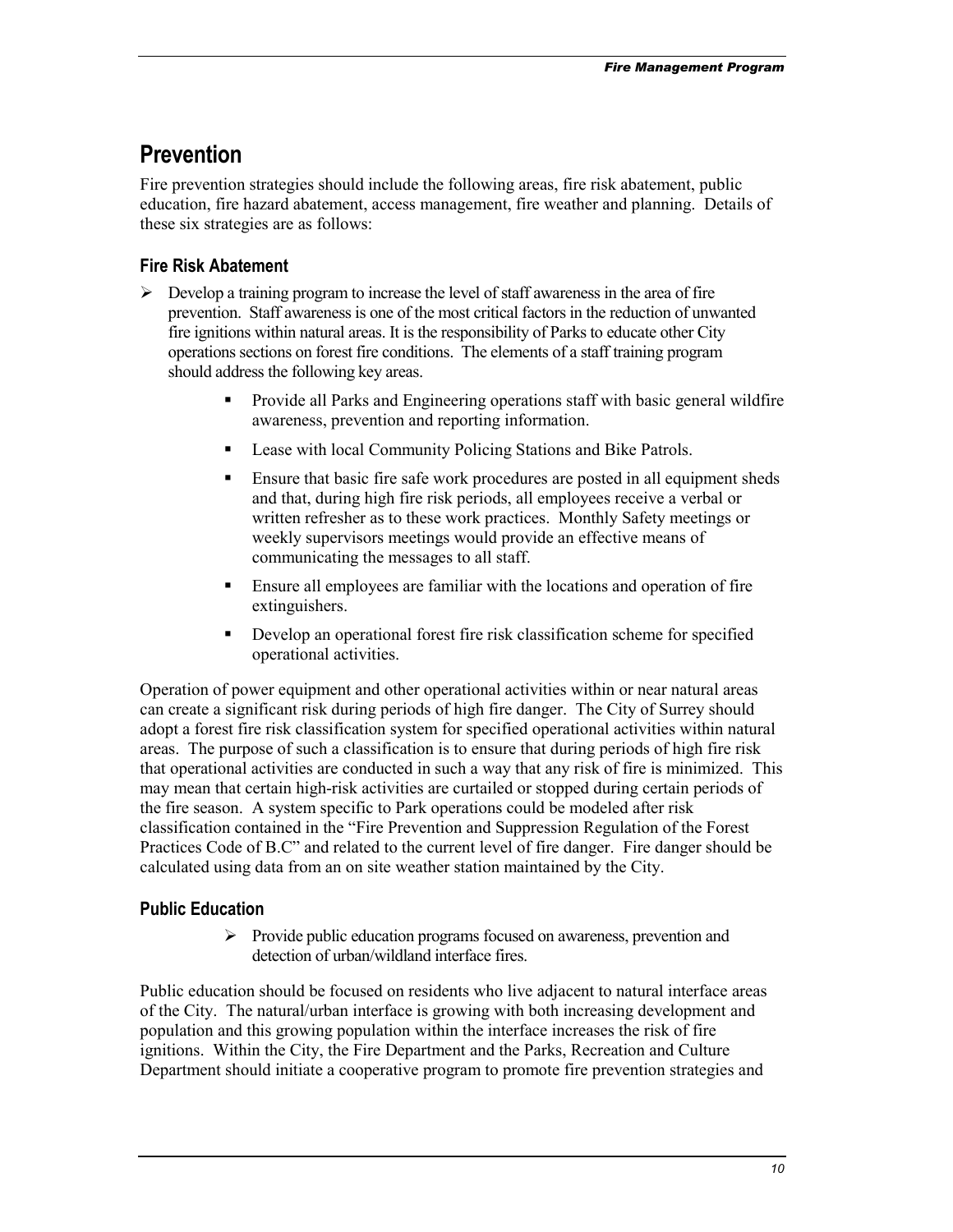provide information on fuel and fire conditions in the natural/urban interface. The Ministry of Forests has a comprehensive information package ("Fire Safe") that should form the foundation of materials required for this type of program. Other education opportunities could include the development of fire awareness through interpretive displays at public functions held by both the Parks and Fire Departments, or notices in local newspapers at times of high fire risk.

In areas of high hazard Parks should establish signage to alert the public of fire danger risk ratings during periods of high and extreme hazard. Additionally, Park's should post fire danger information on kiosks and other high profile park areas and consider closing parks in extreme circumstances.

#### **Fire Hazard Abatement:**

> Identify and incorporate vegetation management strategies in annual work plans to reduce fire risk:

A Parks urban forest management team should be responsible for the selection of vegetation and fuel management strategies for each site. Selection of appropriate strategies should be based on a vegetation inventory, current risk, an understanding of ecological succession, and the desired future condition of the site.

Three general key strategies are recommended as follows:

- - Creation of a defensible space between structures, individual properties and natural area vegetation
- -Creation of defensible space between community and natural areas
- -Manipulation of vegetation and fuels

Equally important is the care and maintenance of native vegetation. Proper species selection, irrigation of new plantings, control of invasive/exotic species, removal of yardwaste and proper plant care can all help to reduce risks. For extreme high risk areas, further management measures, such as selective thinning or lift pruning, should be considered.

> Identify and conduct fuel management activities to reduce risk of fire.

Inventory data and future management plans for forested portions of the City must capture the complexity of forest age classes (fuel classes) present throughout the region, and identify an appropriate management strategy to reduce the risk of fire. Management strategies should include evaluation of risk associated with adjacent development sites, high-risk human activities, and the remote possibility of lightning fires. Fuel management may be required in areas of high visitation, around specific facilities and structures, along highways and roads, and in areas where fire may severely impact upon the vegetation resource present in the area.

The recommended basic principles for fuel management are as follows:

For indigenous materials: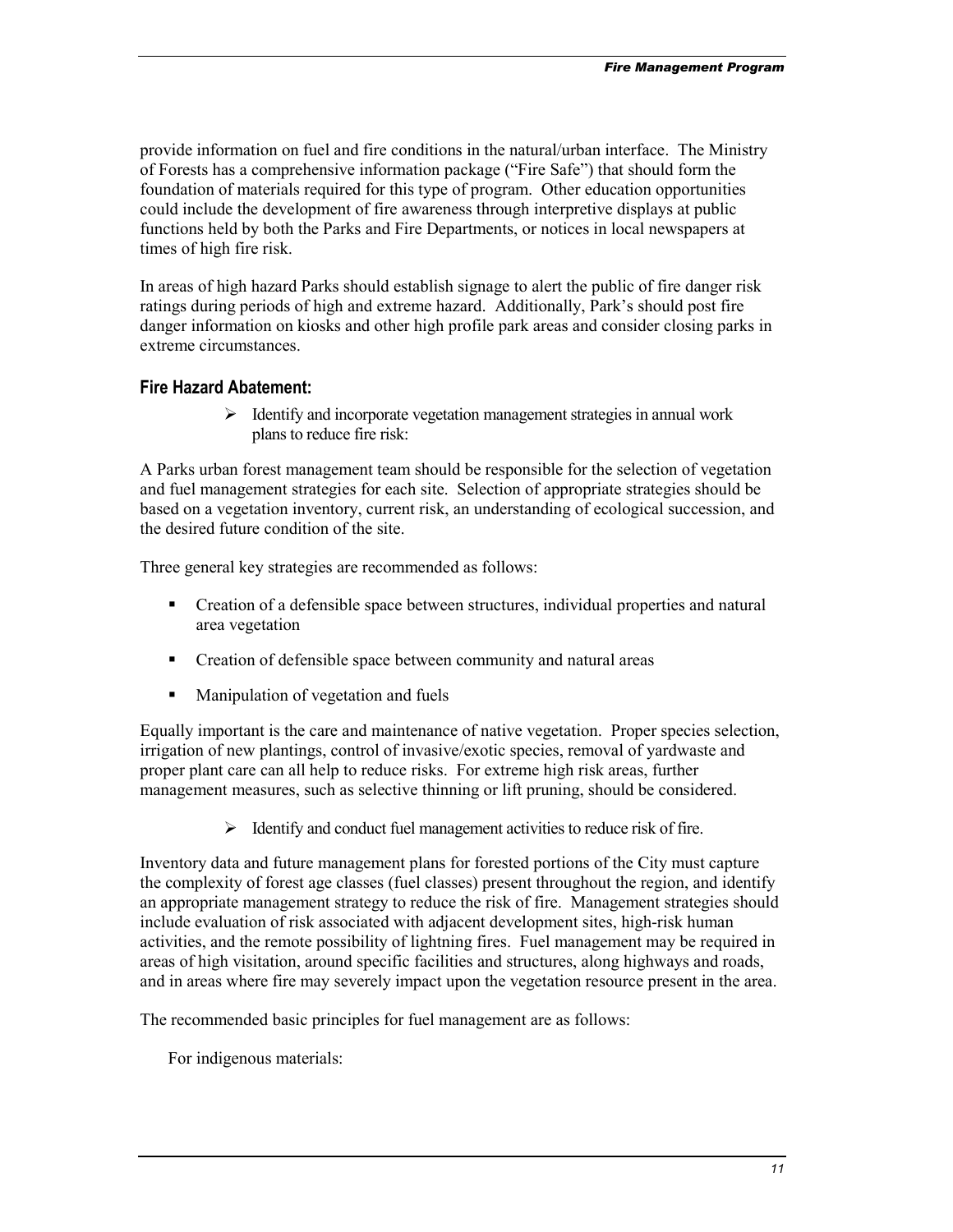- - Whenever possible employ fuel conversion techniques as opposed to removal of materials from the site.
- -Move fine fuels away from high risk areas and disperse to reduce the hazard.
- - If fuel loads are extremely excessive, remove a portion of them from the site completely and apply hazard reduction techniques (see below) to the remainder; retain as much native material as possible on-site.
- - Employ sound arboricultural techniques when performing ladder fuel management activities.

For non-indigenous materials:

- -Remove all non-indigenous debris from sites.
- - Remove invasive non-indigenous plants from site—they can choke out existing vegetation and potentially create excessive amounts of fuel materials.

Strategies for fuel management may include a number of options:

- -Creating a network of standing timber fuel breaks.
- -Establishing cleared fuel breaks (roads, right-of-ways etc.) in areas of high risk.
- Planting and managing for fire resistant species such as alder and cottonwood.
- Fire proofing stands through silviculture operations (precommercial/commercial thinning, regenerating deciduous species).
- - Reducing or completely removing any significant fuel accumulations, if tree removal is required.

These types of fuel management techniques should be used in those areas where fuel loadings and hazard are considered a significant risk to public safety, values at risk, and natural area resource values.

#### **Exclusions to Reducing Fire Risk**

The use of prescribed fire as a hazard abatement tool and other methods of simulating the effects of fire are not thoroughly addressed in this document but should be considered in the future to emulate the ecological roles of fire in ecosystems when required. This is not viewed as a high priority in many of Surrey's natural areas due to the relative infrequency of wildfire in a natural coastal forest ecosystem (100-300 years). In addition, most of Surrey's forested areas have been subject to clear-cut logging, broadcast slash burning within the last century and are only in the relatively early seral stages, representative of those found following a fire initiated stand fire.

#### **Access Management:**

> Actively manage access in areas of high fire risk.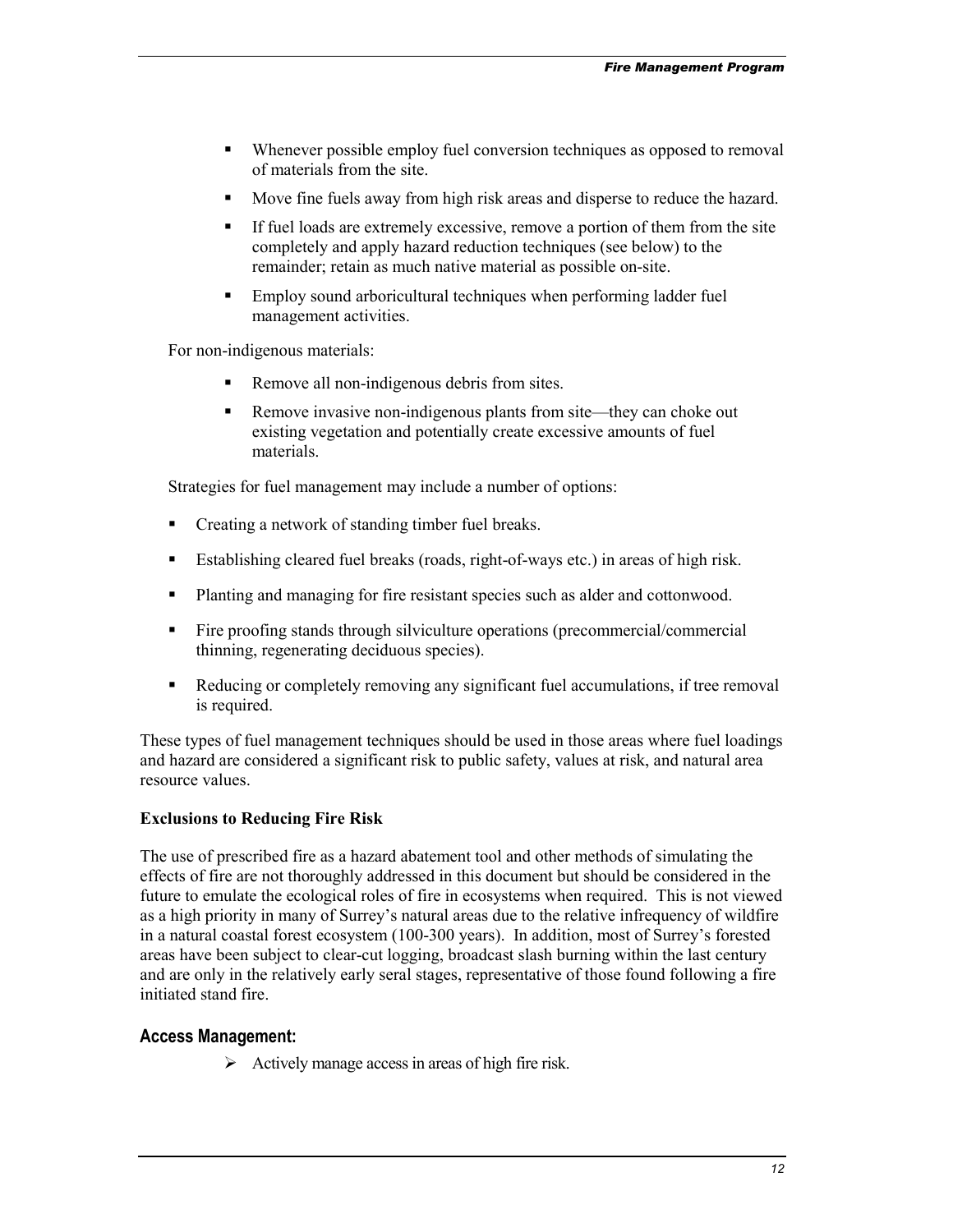Fire management planning in each of the natural areas of the City must consider access management as an important component of fire prevention, fire detection, and fire suppression. Control of access provides an additional tool available to the City to reduce the level of fire risk within natural areas. Access controls include closing natural area parks and trails with gates or signage to limit the number of people entering a specific area and reduce the potential for unwanted activities (such as late night parties).

Additionally, where fire risk is high, providing access to enable fire fighting should ensure prompt fire response. This could entail ensuring existing trails are maintained to permit ready and quick entry to the point of fire.

Other important access considerations include:

- Regular inspections to insure that all gates and bridges are in good working condition.
- Standardization of locks on all gates on all subject lands.
- Availability of keys for all involved agencies where applicable.

#### **Fire Weather:**

-Establish a dedicated fire weather station for Parks operations use.

The Parks, Recreation and Culture Department should establish one or more dedicated fire weather stations within the City to provide fire weather information. Daily on site fire weather information from the start of the fire season (April 15) is needed to monitor the following fire weather parameters: maximum temperature, 1200 standard time readings of temperature, relative humidity, daily precipitation and wind.

The Parks, Recreation and Culture Department currently monitors forest fire weather data provided by the Coastal Fire Center. Fire weather data is considered an essential element of a basic fire management program. The information is considered critical in the determination of fire hazard conditions, and in the event of a large fire, would also provide important data for forest fire behavior prediction. The information would also serve as a historical fire weather database, which could be used to evaluate previous fire conditions, to make specific fire weather comparisons between seasons and to aid in the planning and implementation of fire restrictions. The collected weather data could also be used by staff, researchers or other resource professionals for the development of fire prevention and public education programs.

#### **Planning:**

 $\blacktriangleright$ Incorporate natural area fire prevention recommendations, strategies and principles into all planning, design and construction activities for all urban/interface areas of the City.

City and park planners have the ability to play an integral role in the reduction of fire risk in natural areas throughout the City. It is important that planning staff consider urban/interface fire prevention standards as outlined in the *Beware and Prepare Community Planner* as part of the planning process. Park planners should ensure that all new park design plans consider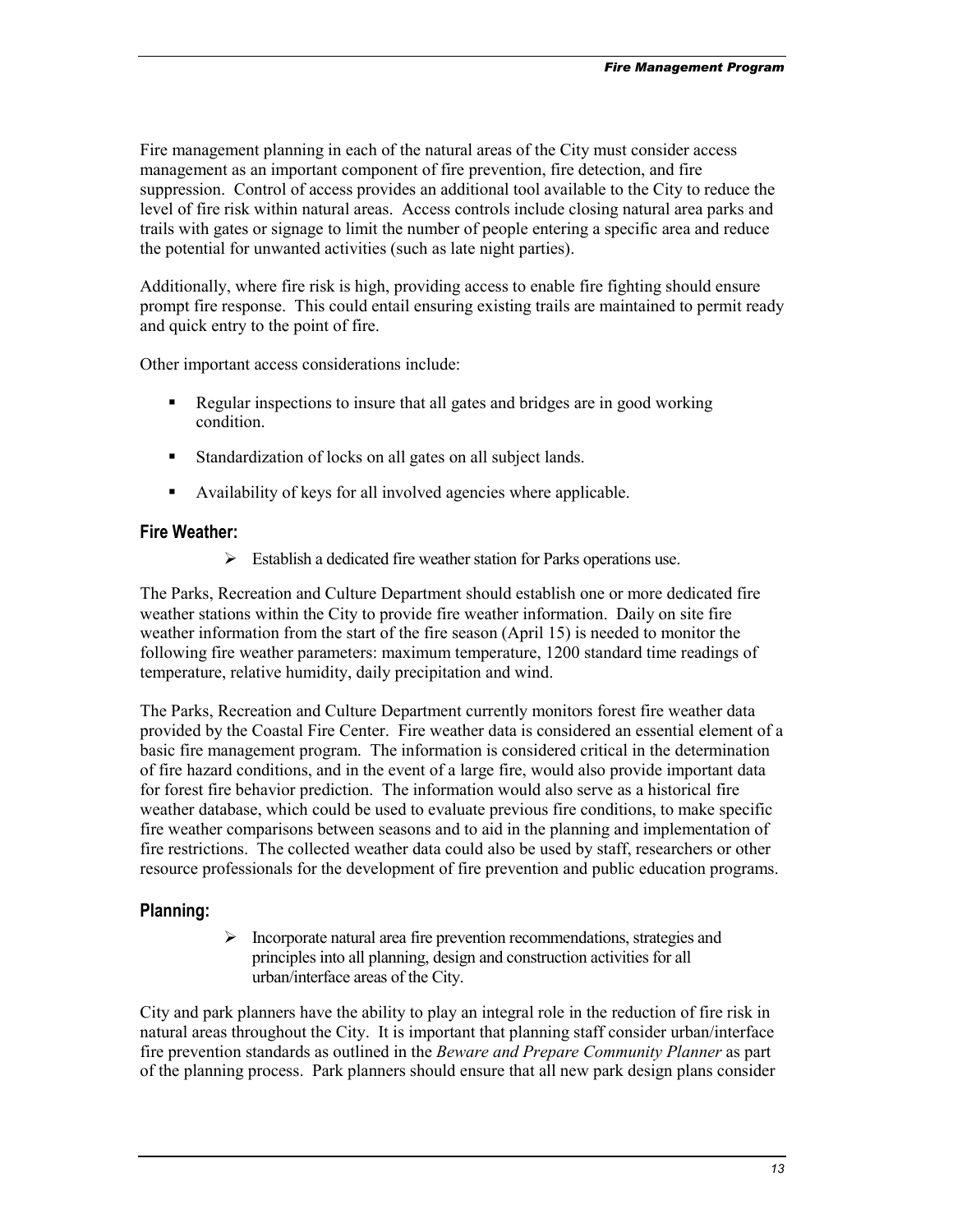<span id="page-13-0"></span>fire prevention and safety. This would include such things as the creation of defensible space between parkland and private property or ensuring the availability of an adequate water supply to all areas of high risk within a specific natural area.

## **Detection**

 $\blacktriangleright$ The general goal is to utilize City staff, volunteers, the general public, signage, and effective communication strategies to improve fire detection.

The early detection of forest fires should be a key component of the overall fire management effort. The earlier suspicious smoke is located and suppression crews are dispatched, the greater the probability of reduced damage to public and private property. Currently, fire detection is accomplished by an alert public and City staff. Fire information is then forwarded to the City Fire Department for suppression.

Because detection of forest fires relies heavily on public awareness and response, Parks should facilitate fire awareness through improved park signage and the education programs. Good signage including identification of park entrances and trail systems will help park visitors provide accurate fire location information. Fire reporting information should be posted at strategic locations allowing visitors to respond quickly and report the fires to the Fire Department.

Any organized detection program should utilize local residents and volunteers for high hazard areas or for areas with a history of fires. During periods of high to extreme hazard the Parks, Recreation and Culture Department should schedule regular patrols of these areas. Staff, temporary fire wardens, and/or community volunteers could conduct regular patrols. Where the risk of hazard is considered high within a specific area the use of resident caretakers should be considered. In addition to the detection function, these caretakers can assist by alerting the public of current fire danger conditions.

Effective detection is heavily dependent on good communication. All departments within the City must be made aware of the chain of command, protocols and procedures for reporting urban/interface fires. This means that a formal contact list should be circulated through all jurisdictions of the City. The contact list would identify all members of the Fire Department and Parks, Recreation and Culture Department who are responsible for forest fire management. Additionally, the contact list must contain all appropriate Ministry of Forests personnel in both the Chilliwack District and the Coastal Fire Center. This contact information should be reviewed, updated and circulated annually at the beginning of the fire season (prior to April  $15<sup>th</sup>$ ).

## **Suppression**

The Fire Department is responsible for all natural area fire suppression activities. Responsibilities include fire preparedness and pre-suppression planning, initial attack, fire suppression and mop-up. Fire Department Operating Guideline, 2.17.13, Fire Suppression Wildland/Urban Interface (see Appendix A), outlines the response protocol for fires in urban forested areas. Although the Forest Protection Branch has withdrawn or reduced their role in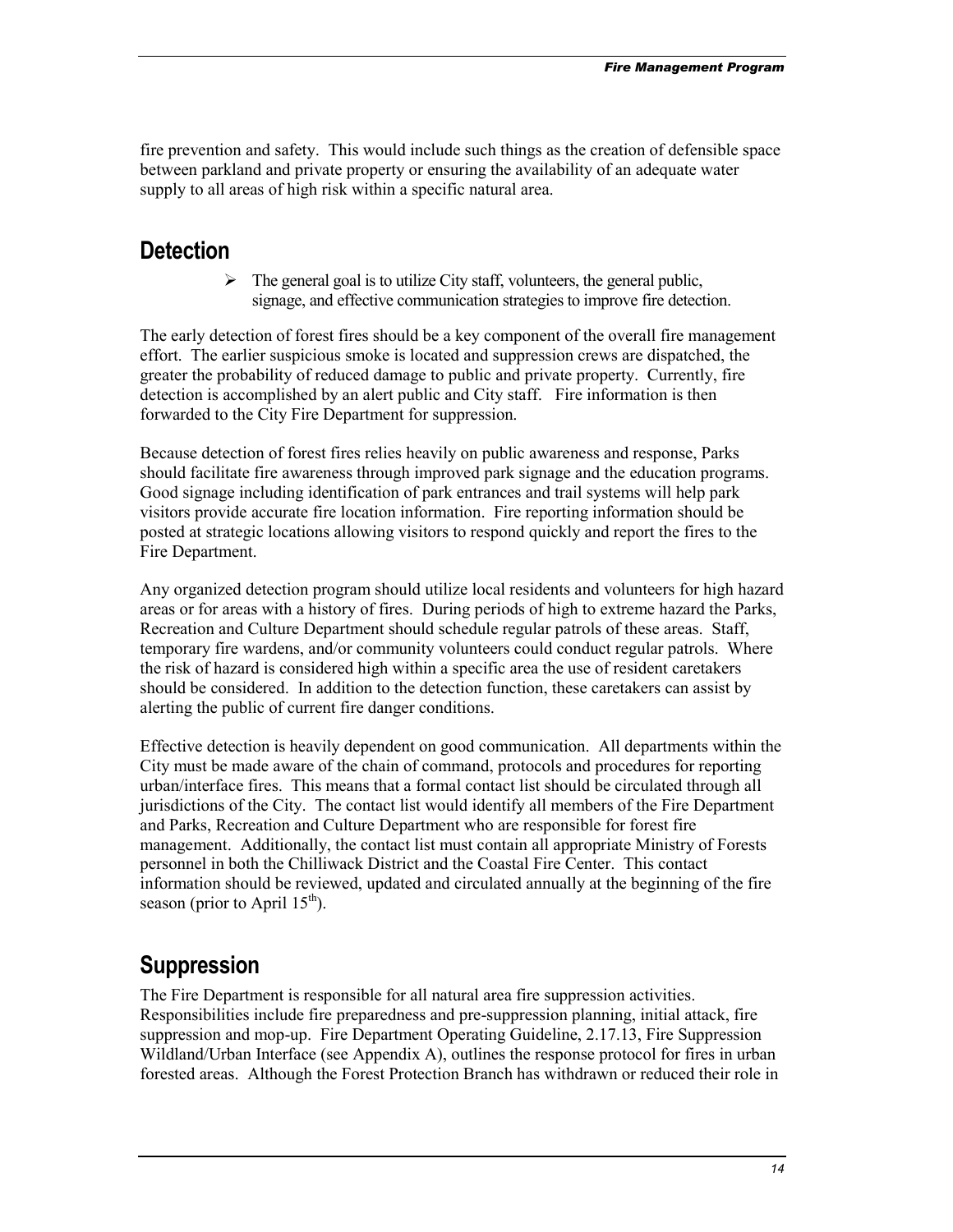<span id="page-14-0"></span>actively being engaged in the extinguishment or containment of a fire occurring within the City's forests, it appears the Fire Department still relies on their support (see section 2 of the Fire Department Operating Guideline).

Even though the Surrey Fire Department is the lead agency in natural area fire suppression within the City, natural area fire fighting is highly specialized, particularly if the mandate is to suppress fires in a method that also sensitive to the ecology of the site. There is a need for the Fire Department to engage in specialized training in the suppression of natural area fires and to acquire specialized fire fighting equipment in order to effectively suppress a natural area fire and minimize ecological damage.

The Parks, Recreation and Culture Department currently assumes no responsibility for fire suppression activities for any of the parks or natural areas under its jurisdiction

Given that many small fires occur in isolated forested areas it seems appropriate that Park Division field staff be equipped to extinguish these small ignitions. To provide this capability, Parks Division vehicles could be equipped with basic fire fighting tools including a backpack pump filled with water, a fire shovel and a pulaski. This level of preparedness, although not serving a true suppression function, would help minimize the risk of fires spreading prior to the arrival of Fire Department.

Once a fire has been extinguished, the Parks Division Urban Forestry and Environmental Services Section should immediately undertake site rehabilitation efforts. Utilizing both staff and volunteers these efforts can include, but are not limited to, the following activities:

- -Hazard abatement
- -Erosion control
- -Provision of lost habitat elements
- -Planting site preparation
- -Re-vegetation and reforestation
- -Selective reintroduction of key wildlife species (when needed)
- -Wildlife rescue

## **Rehabilitation and Mitigation**

> Rehabilitation and mitigation strategies should be developed that are consistent with ecosystem and vegetation management goals for areas disturbed by fire.

Fires have the potential to dramatically alter ecosystem structure and function. Rehabilitation and mitigation plans and actions need to be developed that focus on post-fire erosion control, limit the effects of fire on accelerated sediment and nutrient release and provide for reestablishment of native vegetation. At this time the Parks, Recreation and Culture Department has not carried out any planning that is specifically related to post-fire rehabilitation.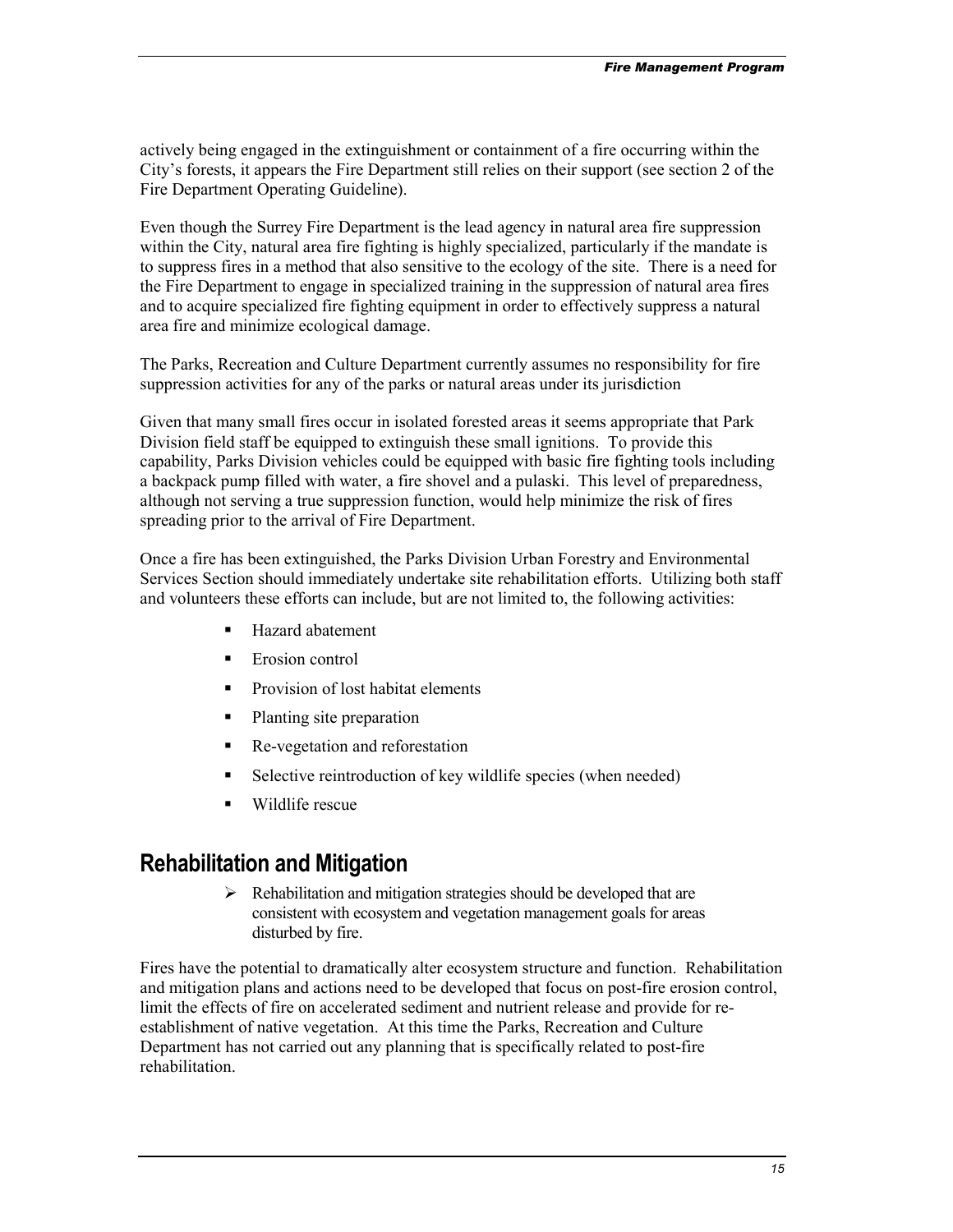<span id="page-15-0"></span>There are two options for post-fire rehabilitation. The simplest approach is to monitor the effects of fire in terms of plant recovery, erosion, and impacts on downstream water quality and rely on natural processes to mitigate fire effects. This approach is appropriate for small fires that result in a small area burned. For larger areas it may be necessary to intervene in natural processes where the area damaged by fire is extensive. Parks has the ability to apply basic rehabilitation techniques such as seeding, erosion control, and re-vegetation on a small scale. Plans to deal with the mitigation of large natural areas have not been developed yet.

In order to ensure ecosystem protection in the event of a fire, rehabilitation and mitigation strategies should be as follows:

> > Develop a comprehensive rehabilitation plan that outlines mitigation strategies to limit the effects of a large fire on ecosystem structure and function.

In coastal BC, there is a growing body of information on watershed restoration following disturbance. In Washington, Oregon, and California, a number of rehabilitation efforts have been successfully carried out following large fires. The Parks, Recreation and Culture Department should draw on this information base. Rehabilitation planning should be consistent with the ecosystem-based approach to vegetation management. Any rehabilitation plan should focus on,

- a) Erosion control
- b) Short-term re-vegetation strategies
- c) Long-term reforestation
- d) Removal of fire-killed trees should also be considered if they pose a significant risk to public safety.
- -Develop a rehabilitation strategy that directs the extent, standards and techniques to which rehabilitation should be applied.

The objective of any rehabilitation efforts should be focused on minimizing the effects of fire on site productivity losses and reestablishment of native vegetation, which meet the long-term objectives of the City. This strategy must be consistent with an ecosystem-based management approach and where possible should mimic natural processes (e.g., leave snags to maintain forest structural diversity, use native plant species).

> > Identify team members and their respective roles and responsibilities in a rehabilitation operation.

The rehabilitation team will need to be coordinated by Parks, with involvement of the Fire and Engineering Departments and possibly representatives from government agencies such as Provincial Ministry of Land, Air and Water Resources.

## **Training and Equipment**

**Parks Division**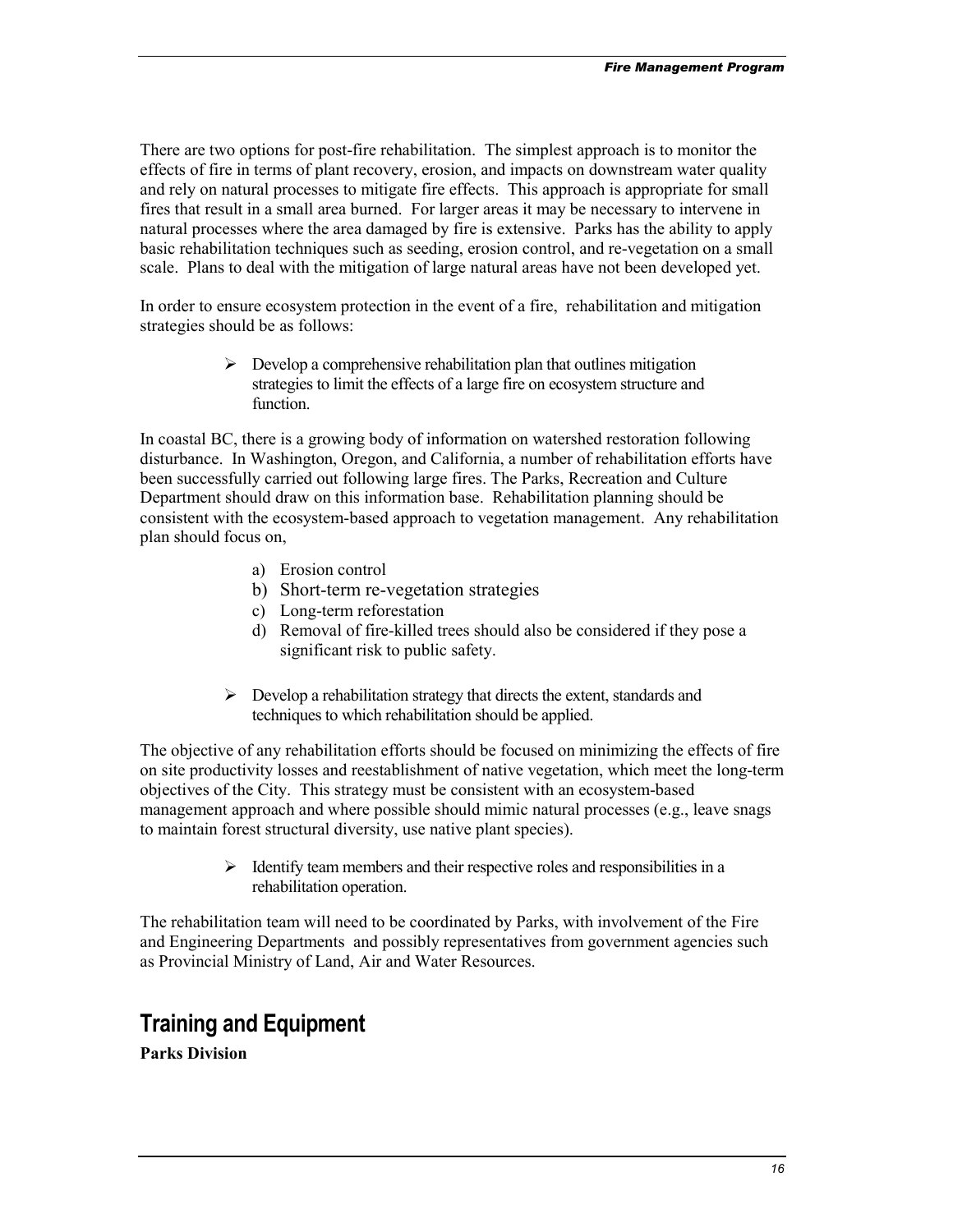> The Parks Division should increase the level of staff expertise in fire management.

A fire management program has yet to be developed by the Parks Division, due in part to the fact current staff do not possess the required experience and skills in wildland fire management. A formal fire training program and a supporting manual should be developed for the Parks Division and this manual should outline the basic fire management training requirements, the safety requirements, and the equipment operation. It should also outline the minimum standards required such as, period of certification, fitness requirements, and first-aid training.

There are a number of training courses available through the BC Ministry of Forests Protection Branch. Training could be facilitated through a Ministry approved private consultant or through a cooperative agreement with staff from the Protection Branch of the Ministry of Forests. The following list of courses is applicable.

- S-100: Basic Wildland Fire Suppression and Safety, (Summary of S-130, S-190 & S-232)
- **S-210: Fire Cause Investigation**
- **S-211: Fire Weather**
- **WCB: Fallers Certification Course**

Additional training related to risk and hazard assessment, fuel management, fire ecology, and public education should be explored and specific staff members should receive training appropriate to their duties.

#### **All City Operations Crews**—

-City operations crews should receive awareness training for fire-safe maintenance and operation of machinery and equipment.

To ensure fire safe operations, all City operations crews should receive adequate training related to the operation and maintenance of machinery and equipment. Fire training should include a module on the use of fuels and the handling of other flammable materials in compliance with WCB operational guidelines and regulations. Training should be formalized in the City's *Occupational Health and Safety Plan*. Mechanical shops and those charged with the maintenance of equipment should be responsible for annually inspecting equipment to ensure that all spark/flame arrestors and heat shields are intact and functioning according to manufacturers specifications.

All City vehicles, machinery and outbuildings could be equipped with fully functional fire extinguishers.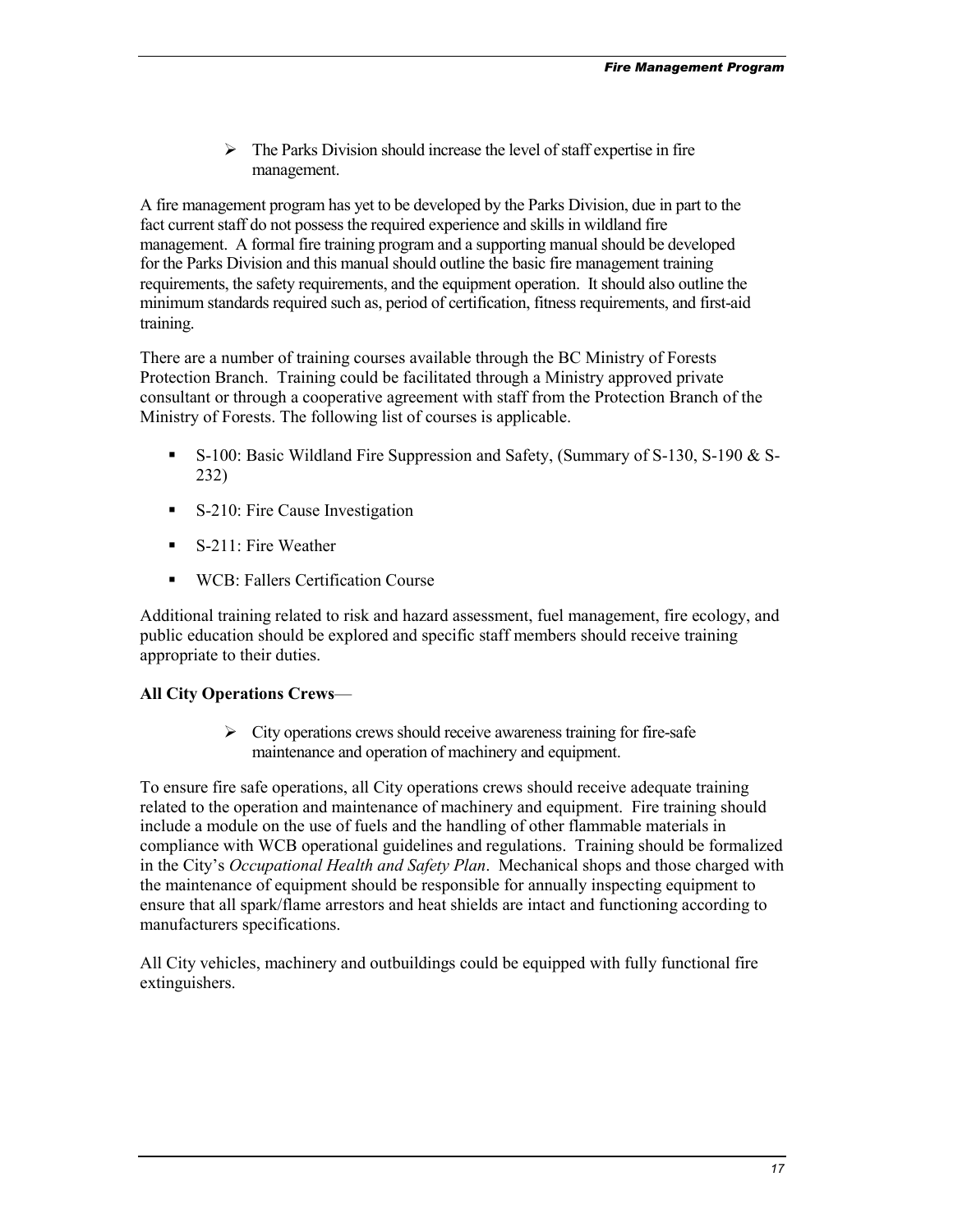## <span id="page-17-0"></span>**Department Collaboration and Cooperation**

It is strongly recommended the Fire Department and Parks Division open lines of communication to ensure the best delivery possible for fire management of park natural areas.

Although the division of responsibility for fire management in park natural areas is quite clear, with the Fire Department responsible for fire suppression and the Parks Division responsible for all else, much can be gained should the two agencies work more closely. For instance, the Parks Division should share park inventory information, particularly trail coordinates, and fire inventory information with the Fire Department. This would enable the Fire Department to better access points of fire and also be alerted to areas of high risk. Conversely, the Fire Department should inform Parks of fire incidences in park natural areas to better enable Parks to develop fire history which, in turn, facilitates implementation of better prevention and detection activities for particular areas.

> > It is strongly recommended that an annual meeting involving all key stakeholders be held to review and, if necessary, augment the *Fire Management Strategy* as needed.

These meetings should be held during the winter season allowing the stakeholders to prepare for the next fire season. The overall purpose of the meeting would be to share pertinent information, coordinate activities and collaborate on natural area fire management.

## **Funding and Resource Acquisition**

The Fire Department has indicated willingness to discussing the shared cost of acquiring the necessary equipment and to performing fire prevention activities including physical fuel management and public education.

The Parks, Recreation and Culture Department has committed to the design and implementation of a *Natural Areas Fire Management Strategy*. It is anticipated that some of the current Parks Division annual budget allocations will be used to carry out recommendations contained within this Strategy.

## **Mutual Aid Agreements**

Where there are inter-agency or departmental overlaps in land ownership or stewardship, a mutual aid agreement defining the roles and responsibilities for those lands should be cooperatively entered into ensuring that the principles of the *Natural Areas Fire Management Strategy* are implemented. Generally speaking, the parties normally responsible for management of the subject land should be primarily responsible for the implementation of prevention measures. Suppression activities should be handled as stipulated in a mutual aid agreement or according to current standards whereby the Municipal Fire Department will suppress any such fires on lands within their jurisdiction.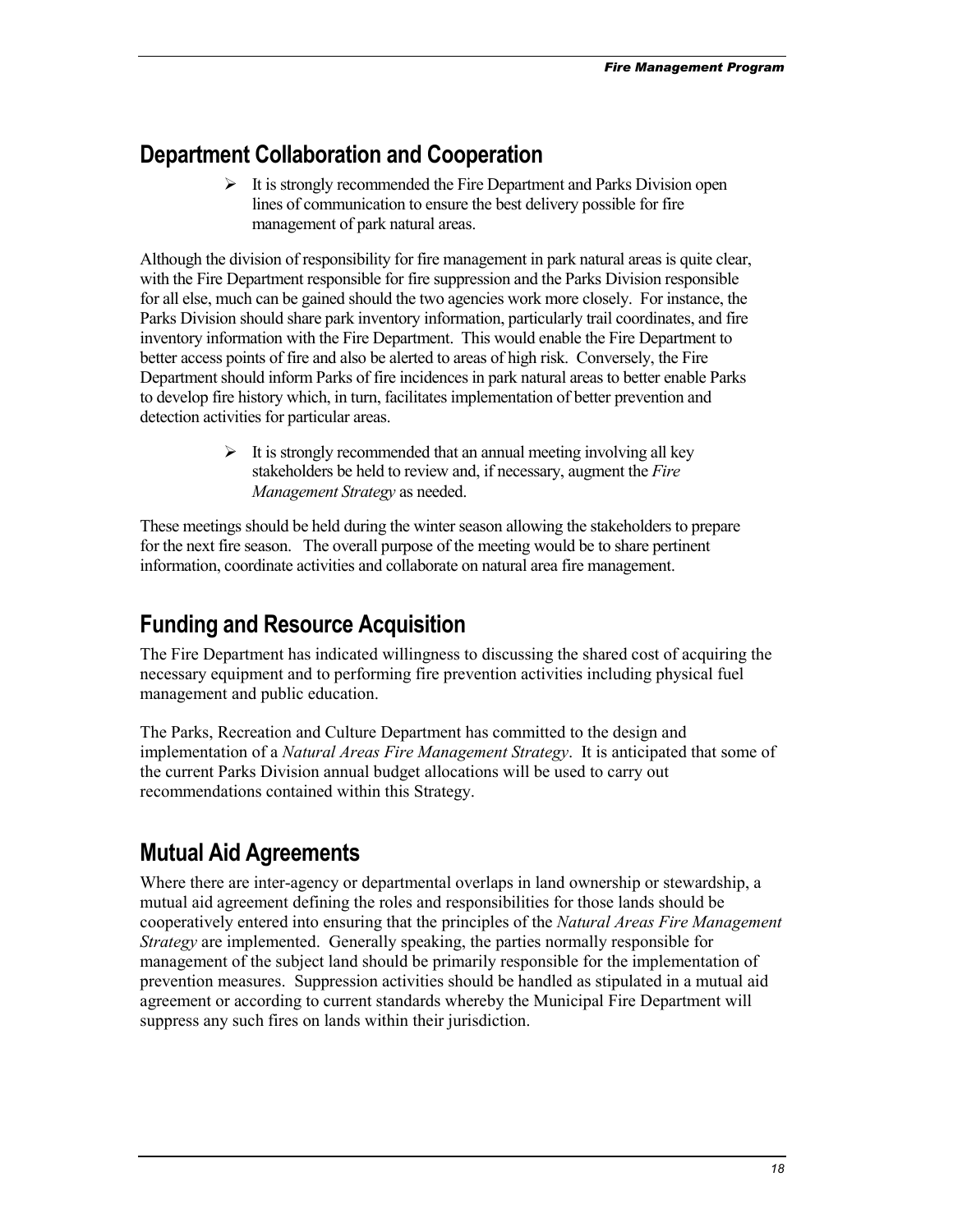The Municipal Fire Department is responsible for pursue and maintain any mutual aid agreements between the City and other land owners. This will help to ensure that the agreements are made within the capacity of the Fire Department to deal with them.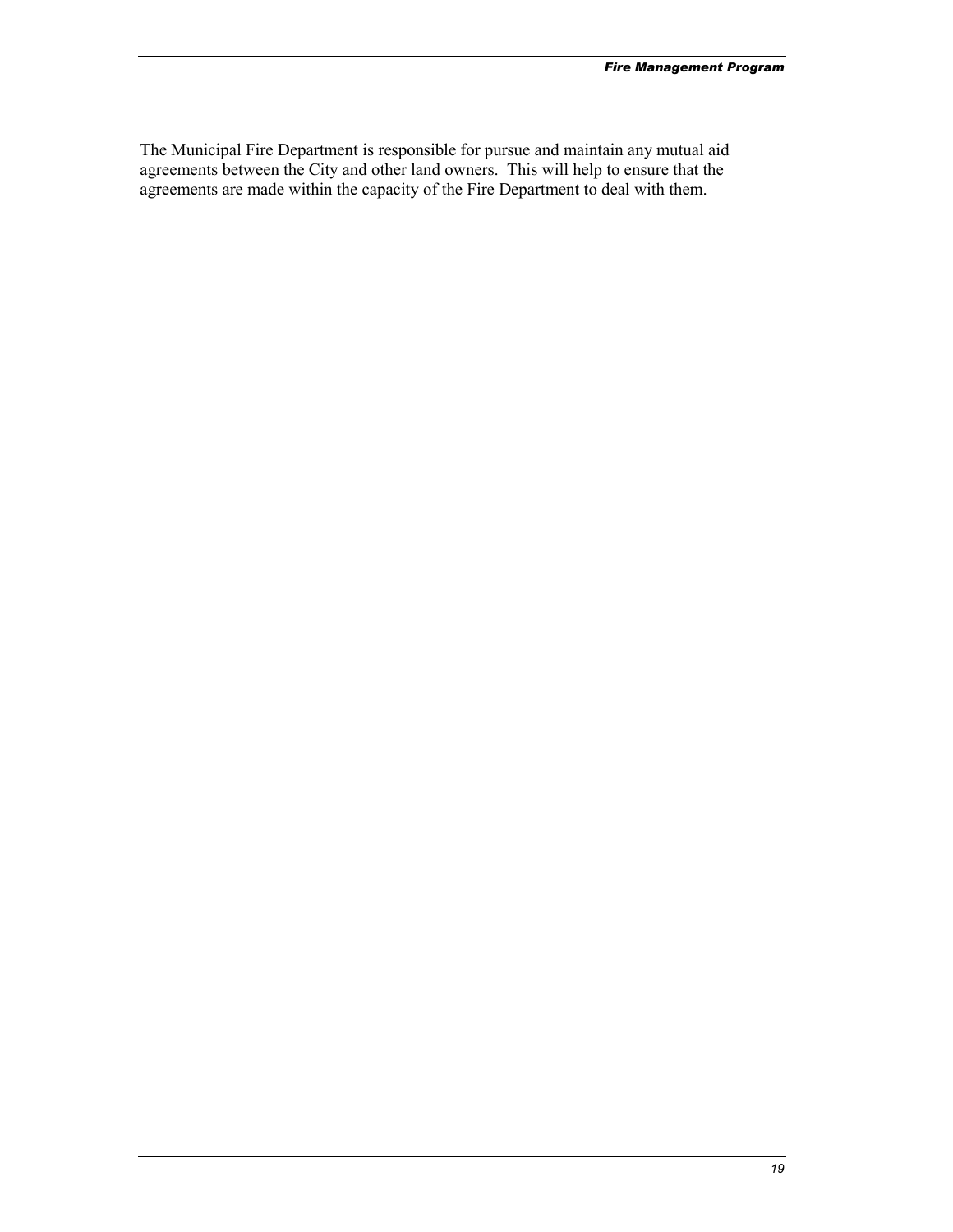# <span id="page-19-0"></span>Appendix A

## **Ministry of Forests Operating Guidelines**

Ministry of Forests, Provincial Forest Protection Branch, Operating Guideline 2.17.13, Fire Suppression Wildland/Urban Interface.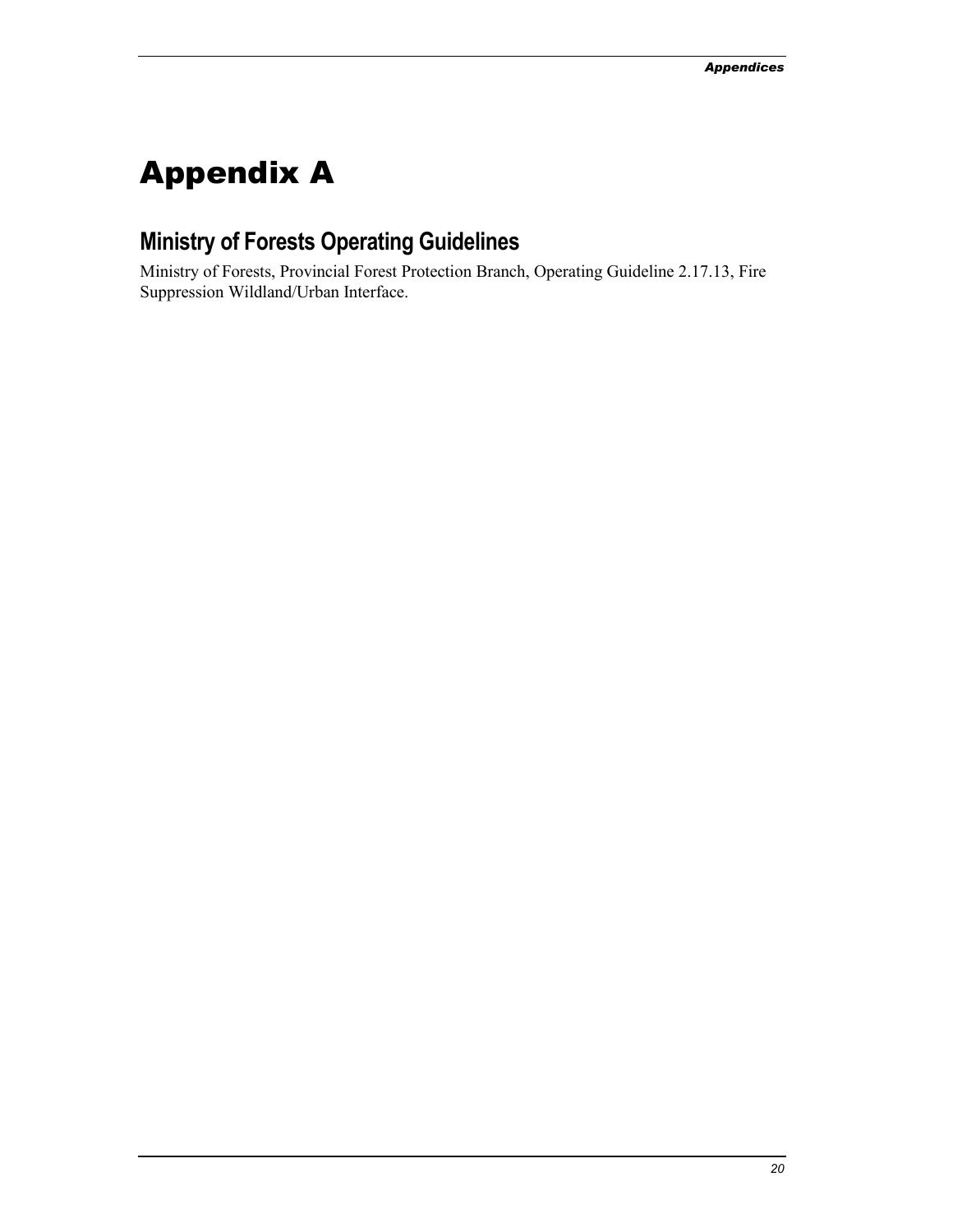# <span id="page-20-0"></span>Appendix B

**Interface Community Fire Hazard Form.**